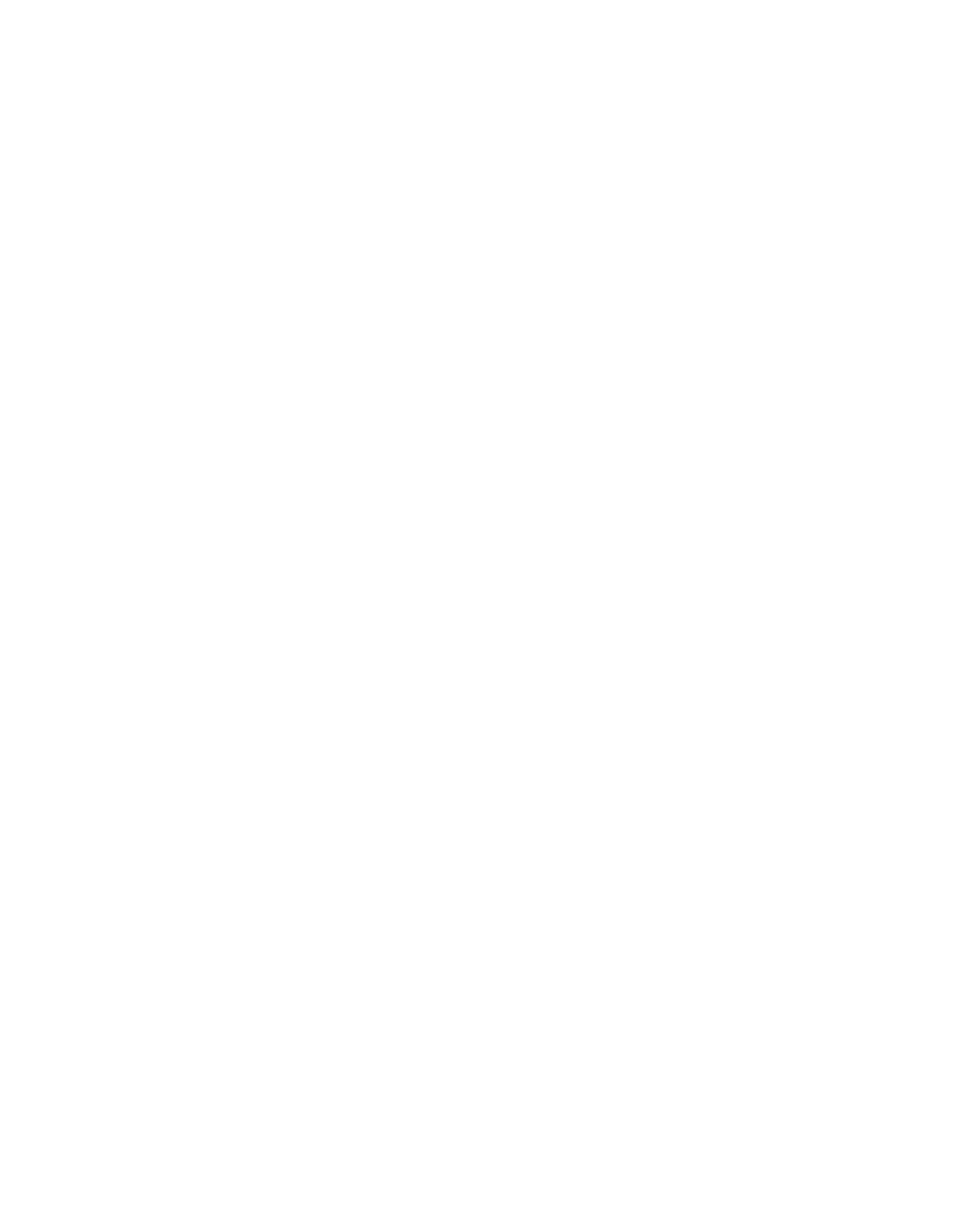### **Acknowledgements**

Garrad Marsh, Mayor Steve Carter, Chair John Gunderson, District 1 Dennis Smith, Vice Chair Tony Madrigal, District 2 Rosa Escutia-Braaton David Lopez, District 3 Pat Gillum Bill Zoslocki, District 4 Mani Grewal Jenny Kenoyer, District 5 Sandra Lucas David Cogdill, District 6 Chris Tyler

#### **Modesto City Council Modesto Planning Commission**

H. Brent Sinclair, Director of Community and Economic Development Patrick Kelly, Planning Manager Vickey Dion, Senior Civil Engineer Brad Wall, Principal Planner Phillip Soares, Associate Civil/Traffic Engineer Cindy van Empel, Senior Planner Mike Sacuskie, Assistant Engineer Katharine Martin, Associate Planner

Joshua Swearingen, California Department of Transportation, District 10

Lourdes Perez and Imelda Castellano, Ceres Partnership for Healthy Children

Angela Freitas, Community Development Director, Stanislaus County Miguel Galvez, Senior Planner, Stanislaus County David Leamon, Deputy Director of Public Works, Stanislaus County Jim de Martini, Supervisor, District 2 South Modesto Municipal Advisory Council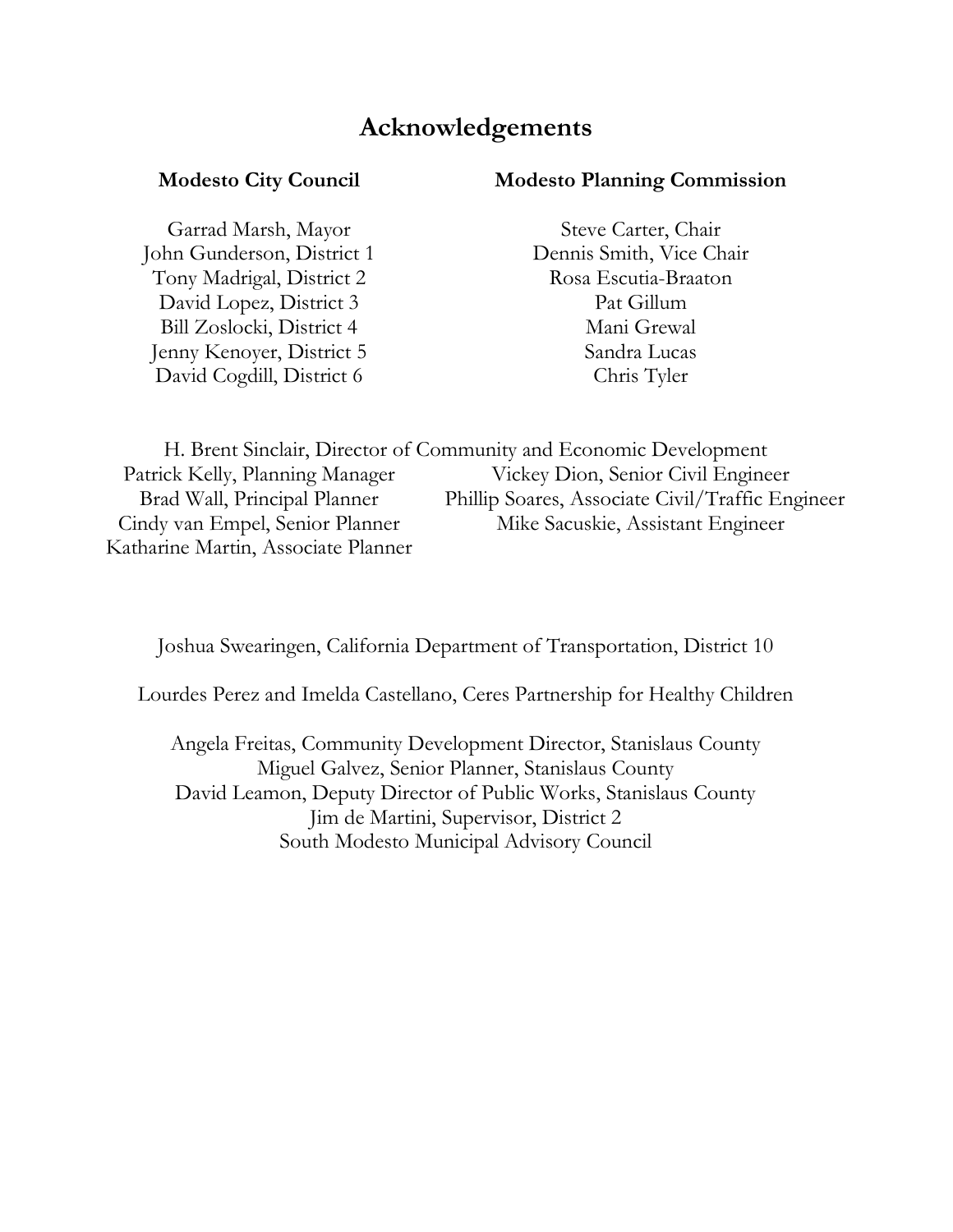### **Table of Contents**

| Introduction                         |                |
|--------------------------------------|----------------|
|                                      | $\mathfrak{Z}$ |
|                                      | 3              |
|                                      |                |
| <b>Chapter 1 Existing Conditions</b> |                |
|                                      | 9              |
|                                      | 9              |
|                                      | 10             |
|                                      | 16             |
|                                      | 19             |
|                                      | 19             |
|                                      | 29             |
|                                      | 29             |
|                                      | 29             |
|                                      | 30             |
|                                      |                |
| <b>Chapter 2 Options</b>             |                |
|                                      | 33             |
|                                      | 33             |
|                                      | 33             |
|                                      | 33             |
|                                      | 34             |
|                                      | 35             |
|                                      | 37             |
|                                      | 49             |
|                                      | 65             |
|                                      | 69             |
|                                      |                |
| <b>Chapter 3 Preferred Option</b>    |                |
|                                      | 75             |
|                                      | 75             |
|                                      | 75             |
|                                      | 75             |
|                                      | 76             |
|                                      |                |
| Chapter 4 Funding and Implementation |                |
|                                      | 85             |
|                                      | 85             |
|                                      | 86             |
|                                      | 87             |
|                                      |                |
| <b>Chapter 5 Land Development</b>    |                |
|                                      | 91             |
|                                      | 91             |
|                                      | 92             |
|                                      |                |
| <b>Chapter 6 Public Outreach</b>     |                |
|                                      | 99             |
|                                      |                |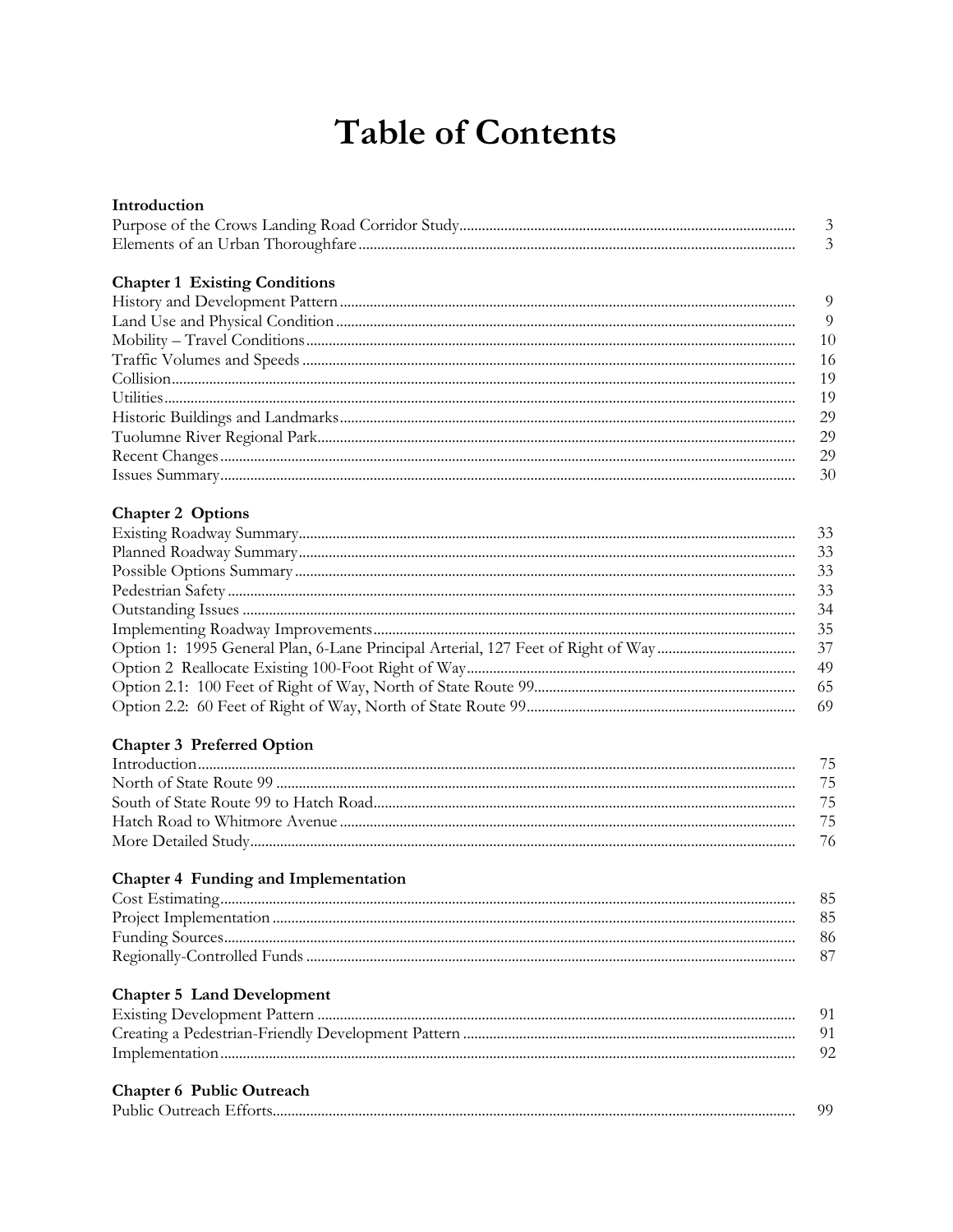# **Table of Contents (Cont.)**

#### **Chapter 7 Recommended Action**

| -106 |
|------|
|      |

### **Appendix A Traffic Data**

#### **Tables and Exhibits**

| $\overline{4}$ |
|----------------|
|                |
|                |

### **Figures**

|                                                                                            | 11 |
|--------------------------------------------------------------------------------------------|----|
|                                                                                            | 11 |
|                                                                                            | 12 |
|                                                                                            | 12 |
|                                                                                            | 13 |
|                                                                                            | 13 |
|                                                                                            | 14 |
|                                                                                            | 14 |
|                                                                                            | 17 |
|                                                                                            | 18 |
|                                                                                            | 21 |
|                                                                                            | 22 |
| Figures 9e, 9f: Collisions Reported along Crows Landing Road, July 2004 to June 2013       | 23 |
| Figures 9g, 9h: Collisions Reported along Crows Landing Road, July 2004 to June 2013       | 24 |
|                                                                                            | 25 |
|                                                                                            | 26 |
|                                                                                            | 27 |
|                                                                                            | 39 |
|                                                                                            | 40 |
|                                                                                            | 41 |
|                                                                                            | 42 |
|                                                                                            | 43 |
| Figure 1.6: Option 1, 127-Foot, 6-Lane Arterial, Winmoore Way-Butte Avenue Intersection    | 44 |
| Figure 1.7: Option 1, 127-Foot, 6-Lane Arterial, Glenn Avenue/E. Glenn Avenue Intersection | 45 |
|                                                                                            | 46 |
|                                                                                            | 47 |